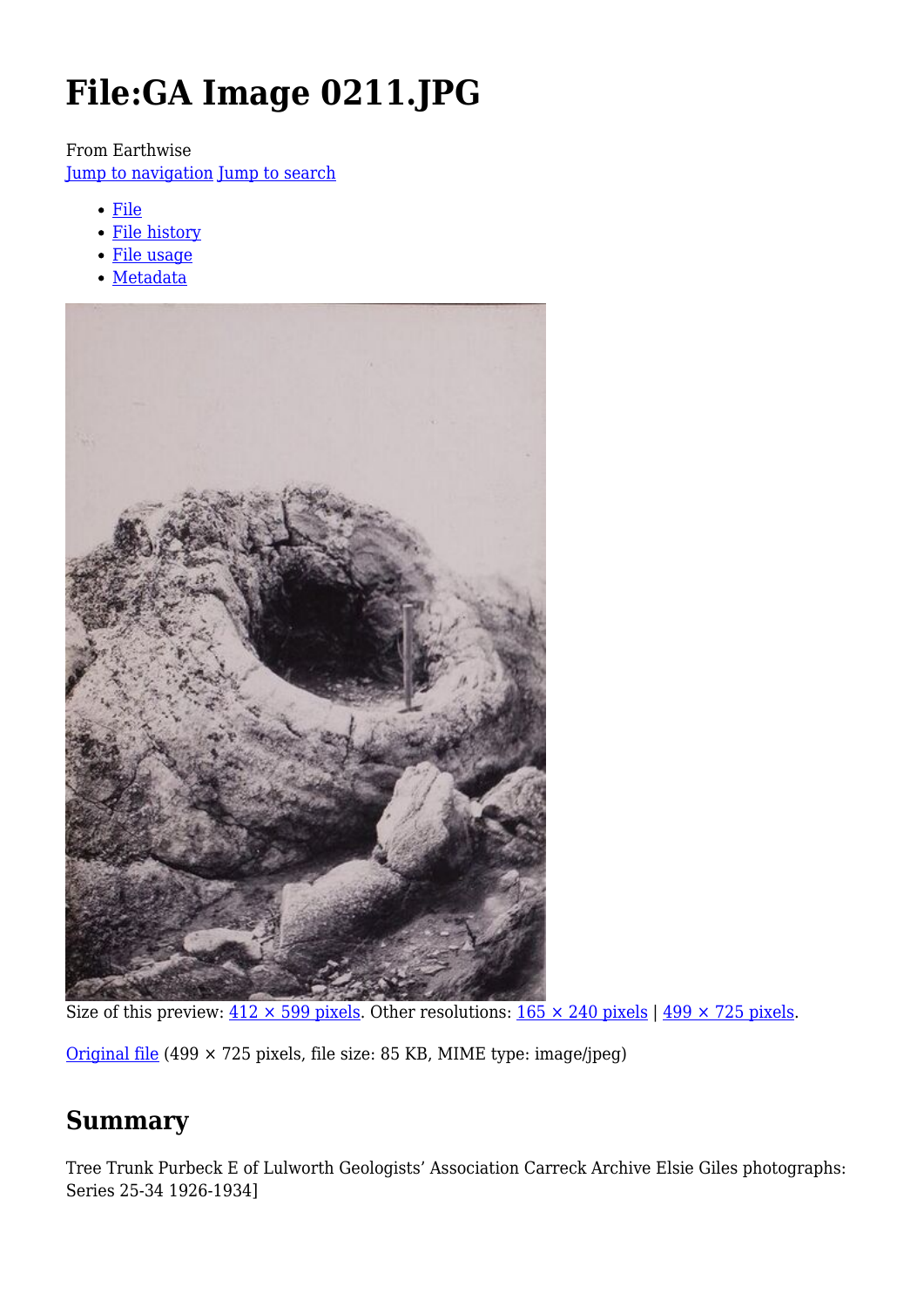# **Licencing**

Download of 1000 x 1000 pixel images is free for all non-commercial use - all we ask in return is for you to acknowledge BGS when using our images. Click our Terms and Conditions link below for information on acknowledgement text, and to find out about using our images commercially.

#### **Copyright**

The images featured on this site unless otherwise indicated are copyright material of the UK Research and Innovation (UKRI), of which the British Geological Survey is a component body. The British Geological Survey encourages the use of its material in promoting geological and environmental sciences. The images may be reproduced free of charge for any non-commercial use in any format or medium provided they are reproduced accurately and not used in a misleading or derogatory context. Where any images on this site are being republished or copied to others, the source of the material must be identified and the copyright status acknowledged. The permission to reproduce UKRI protected material does not extend to any images on this site which are identified as being the copyright of a third party. Authorisation to reproduce such material must be obtained from the copyright holders concerned.

#### **Non-commercial Use**

Use of the images downloaded from this site and reproduced digitally or otherwise may only be used for non-commercial purposes, which are:-

- Private study or research for a non-commercial purpose
- Education for teaching, preparation and examination purposes

When using the images please credit 'British Geological Survey' and include the catalogue reference ('P Number') of the item to allow others to access the original image or document. Noncommercial users of the images from this site are restricted to downloading no more than 30 images, without seeking further permission from [enquiries@bgs.ac.uk](mailto:enquiries@bgs.ac.uk)

#### **Commercial Use**

For commercial use of these images for which higher resolution images are available, individual permissions and/or licences arrangements should be agreed by contacting [enquiries@bgs.ac.uk](mailto:enquiries@bgs.ac.uk) Commercial use will include publications in books (including educational books), newspapers, journals, magazines, CDs and DVDs, etc, where a cover charge is applied; broadcasts on TV, film and theatre; and display in trade fairs, galleries, etc. If you are in doubt as to whether your intended use is commercial, please contact [enquiries@bgs.ac.uk](mailto:enquiries@bgs.ac.uk)

#### **Warranty**

Use of the images downloaded from this site is at the users own risk. UKRI gives no warranty as to the quality of the images or the medium on which they are provided or their suitability for any use.

#### **Ordnance Survey topography**

Maps and diagrams in Earthwise use topography based on Ordnance Survey mapping. The National Grid and other Ordnance Survey data ©Crown Copyright and database rights 2015. Ordnance Survey Licence No. 100021290 EUL.

# **File history**

Click on a date/time to view the file as it appeared at that time.

| Date/Time                        | <b>Thumbnail Dimensions</b>  | <b>User</b>                           | <b>Comment</b>                                                                                                                                            |
|----------------------------------|------------------------------|---------------------------------------|-----------------------------------------------------------------------------------------------------------------------------------------------------------|
| current 12:19, 19 September 2020 | $499 \times 725 (85)$<br>KB) | <u>Zebrina</u><br>(talk)<br>contribs) | Tree Trunk Purbeck E<br>of Lulworth<br>Geologists'<br><b>Association Carreck</b><br><b>Archive Elsie Giles</b><br>photographs: Series<br>25-34 1926-1934] |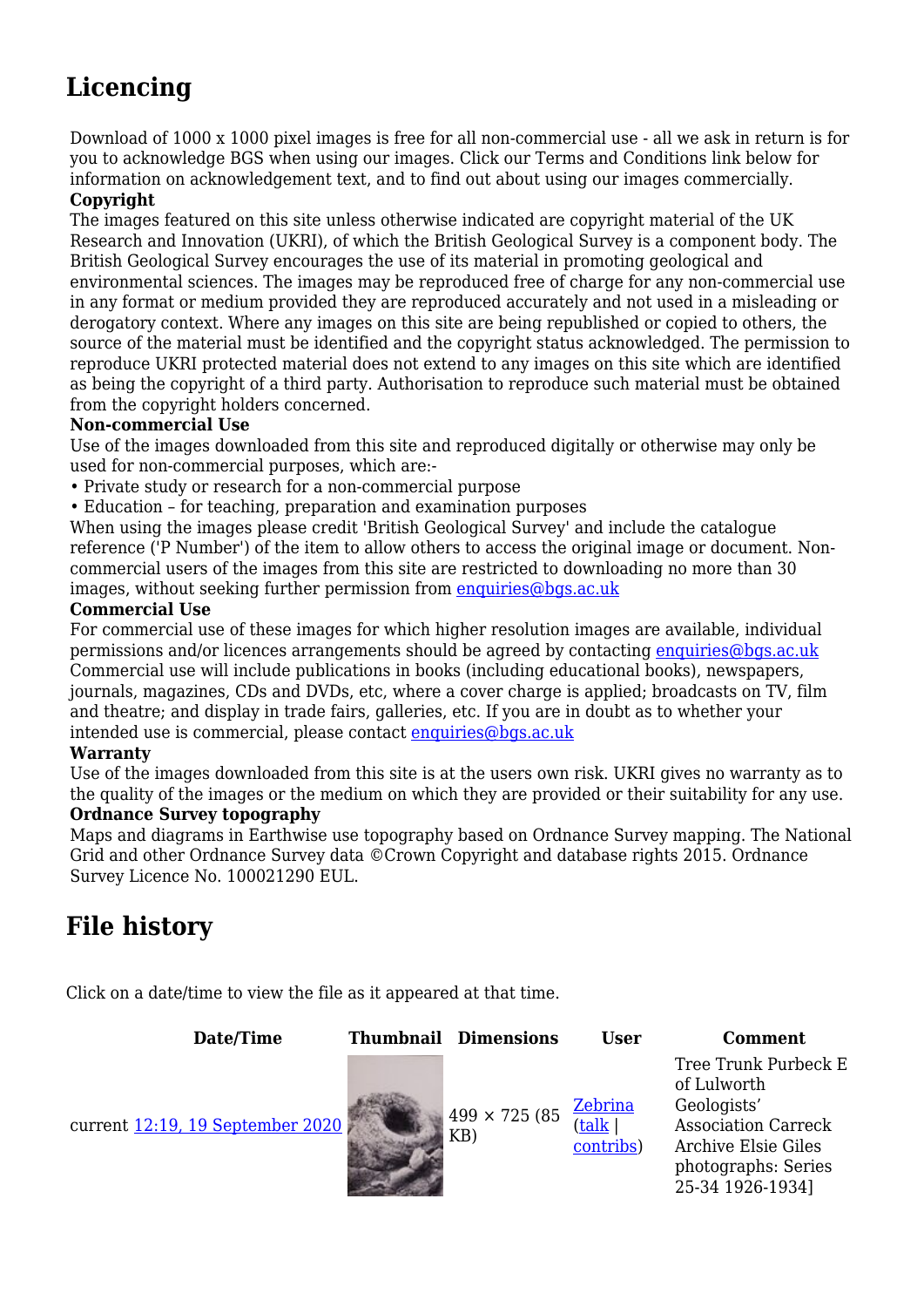You cannot overwrite this file.

# **File usage**

The following page links to this file:

[Elsie Giles photographs: Series 25-34. 1926–1934 - index, GA 'Carreck Archive'](http://earthwise.bgs.ac.uk/index.php/Elsie_Giles_photographs:_Series_25-34._1926%E2%80%931934_-_index,_GA_%27Carreck_Archive%27)

# **Metadata**

This file contains additional information, probably added from the digital camera or scanner used to create or digitise it.

If the file has been modified from its original state, some details may not fully reflect the modified file.

**Author** Bob **Date and time of data generation** 09:25, 18 September 2020 **Date and time of digitising** 09:25, 18 September 2020 **DateTimeOriginal subseconds** 69 **DateTimeDigitised subseconds** 69 Retrieved from ['http://earthwise.bgs.ac.uk/index.php?title=File:GA\\_Image\\_0211.JPG&oldid=50279](http://earthwise.bgs.ac.uk/index.php?title=File:GA_Image_0211.JPG&oldid=50279)' [Categories:](http://earthwise.bgs.ac.uk/index.php/Special:Categories)

#### [License tags](http://earthwise.bgs.ac.uk/index.php/Category:License_tags)

[Geologists' Association images](http://earthwise.bgs.ac.uk/index.php/Category:Geologists%27_Association_images)

# **Navigation menu**

## **Personal tools**

- Not logged in
- [Talk](http://earthwise.bgs.ac.uk/index.php/Special:MyTalk)
- [Contributions](http://earthwise.bgs.ac.uk/index.php/Special:MyContributions)
- [Log in](http://earthwise.bgs.ac.uk/index.php?title=Special:UserLogin&returnto=File%3AGA+Image+0211.JPG&returntoquery=action%3Dmpdf)
- [Request account](http://earthwise.bgs.ac.uk/index.php/Special:RequestAccount)

### **Namespaces**

- [File](http://earthwise.bgs.ac.uk/index.php/File:GA_Image_0211.JPG)
- [Discussion](http://earthwise.bgs.ac.uk/index.php?title=File_talk:GA_Image_0211.JPG&action=edit&redlink=1)

 $\Box$ 

# **Variants**